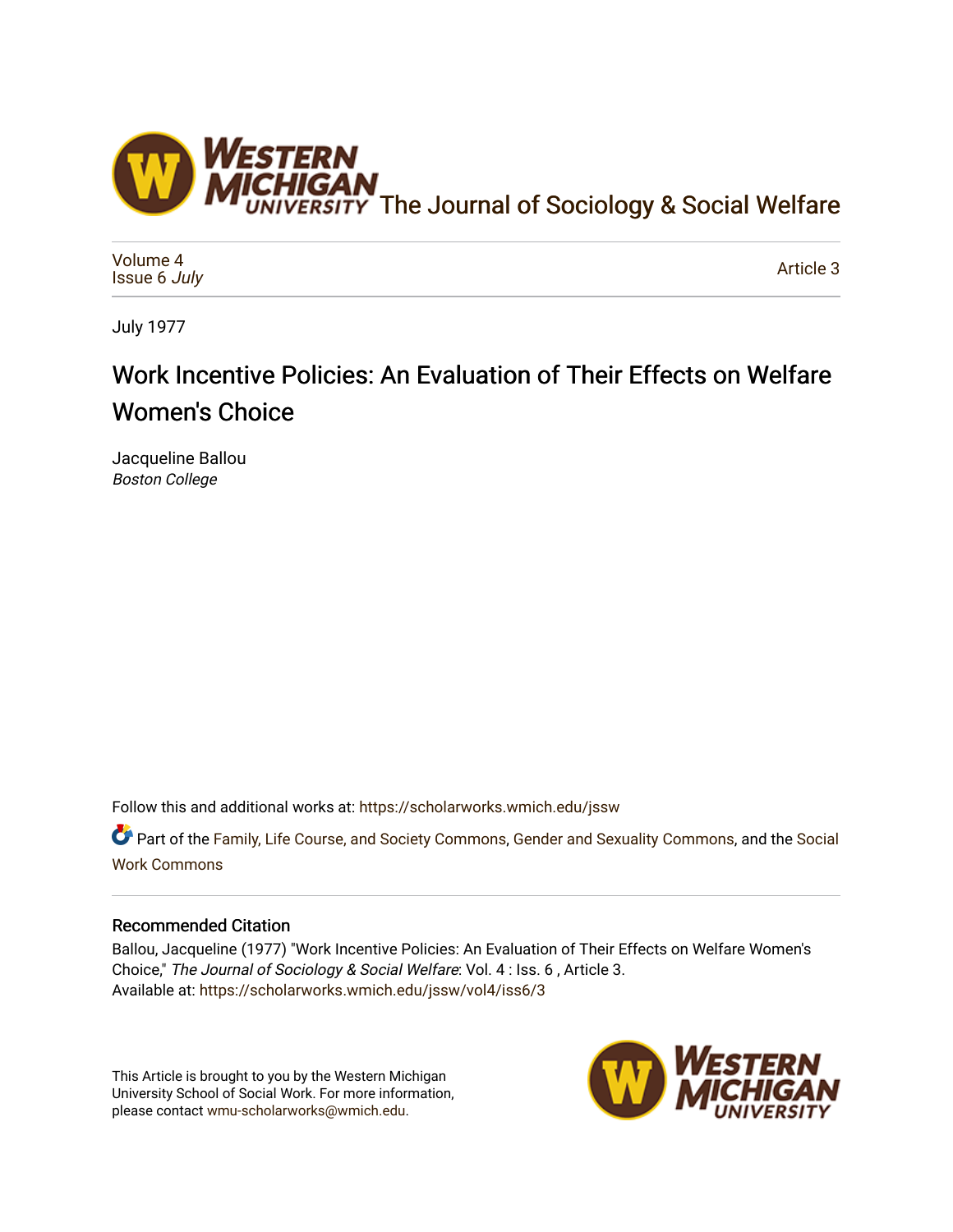#### WORK INCENTIVE POLICIES: AN EVALUATION OF THEIR EFFECTS ON WELFARE WOMEN'S CHOICE

Jacqueline Ballou Boston College Massachusetts Department of Public Welfare 43 Hawkins Street, Boston

### I. LABOR FORCE PARTICIPATION OF AFDC MOTHERS

Much rhetoric has been heard in recent years on the subject of getting AFDC mothers "off the welfare rolls and onto payrolls." The focus of many a federally funded study is still on those personal life characteristics such as "motivation" which are supposed to facilitate the actual leaving off of welfare checks. Indeed, much national policy effort has been aimed at improving work incentives and providing supportive services (training, job placement, day dare) for those on AFDC. However, in spite of the efforts of the Work Incentive Program (WIN) only 16 percent of AFDC mothers were working in 1973 (USDHEW, 1974). The focus of this evaluation, therefore, is to explore those mandatory work incentive policies and choices that confront the AFDC mother as well as explore those specific barriers to labor market success confronting these heads of households, by way of evaluating the WIN program.

The problem ultimately lies in the structure of the labor market and in social attitudes about women's position in society, which affect the AFDC mother. It has been said that the traditional women's "role" though historically a crucial but economically unrewarding one has contributed directly to the present welfare crisis. The work ethic in our society still dictates that women are not expected to seek employment except under special circumstances, as when they become household heads, while at the same time our norms also dictate that they work at unpaid labor at home, and perhaps work harder, all told, than men.

It is argued here that Work Incentive Policies treat the symptoms rather than the basic causes of poverty with high costs to society. The writer's own experience with WIN participants as well as attitudinal surveys has suggested that there is a very high motivation to work among welfare mothers, however, the low-wage jobs available to them are not very competitive with benefits available through AFDC with its various in-kind programs such as Medicaid and day care. As Sawhill (1976) notes, the combined benefit-loss rates associated with work incentive programs remain high, as budgetary constraints associated with raising net welfare-wage incentives and services remain high along with administrative costs of a work incentive program. However acceptable the concept of work incentives and however great the effort, the shift from dependency to self-support for these three-and-a-half-million women and their children is extremely difficult to bring about.

It is well known that almost half of all female-headed families with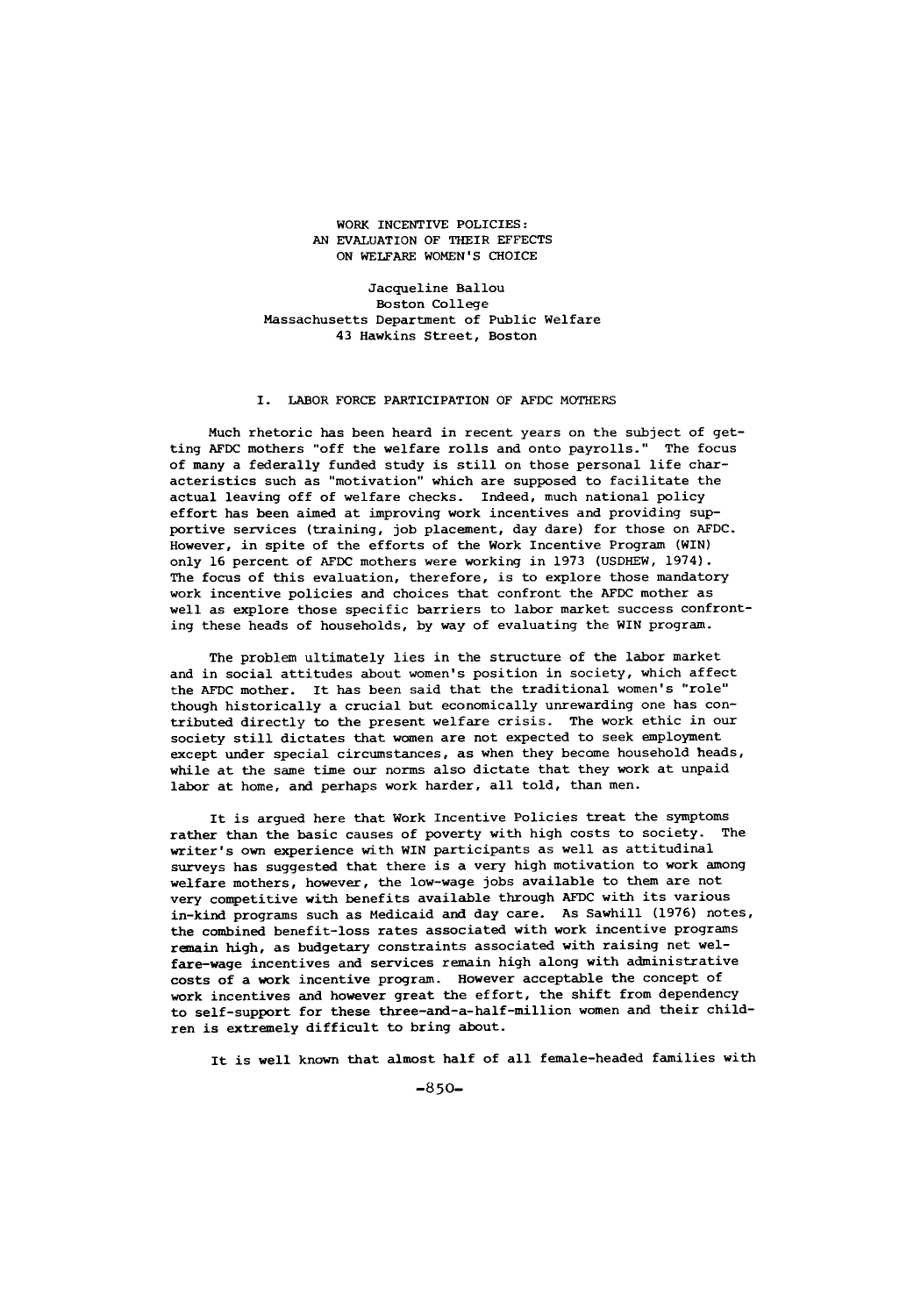children are poor, and a similar proportion are on welfare comprising **97** percent of the adult **AFDC** caseload **(1971 HEW AFDC** Study). The concept of work for **AFDC** mothers seems to many to be an acceptable answer to the "welfare crisis" because of changing attitudes about the economic dependency of women when almost one-third of wives with husband present and children under age six are working today compared to less than one fifth a decade ago.

However, it is less well known that women on welfare already have a substantial work history even while on aid. Public assistance can be shown to be a form of wage supplementation to the low paid, partially employed workers (Rein **&** Miller, **1968).** Welfare status does not represent a sharp break with employment as is commonly supposed. Schiller **(1973)** quotes studies having shown that the median time on welfare is only 20 months, and approximately one-fourth of current recipients are in the labor force. There are high rates of mobility between welfare and work status. Like other American women, most welfare mothers have worked for wages at one time or another. Data from the **1969** HEW study showed that before going on welfare, over three-quarters had worked at some time. Exactly how many now combine work and welfare during the course of a year is not known but there are large regional variations due to varying state wage rates and grant allowances. Data from pre-WIN studies pointed to around **30** percent nationwide (Coll, 1974).

#### II. WORK INCENTIVE POLICIES: PROGRAM **GOALS AND RESULTS**

There is an assumption, however, **by** top policy-makers in Washington (especially in an election year) that the problem of employment for **AFDC** recipients is merely a choice between work or welfare. The thrust of government policy is now explicitly (as currently presented in TV spot ads for WIN) and some would say coercively directed at checking the rapid growth of welfare expenditures **by** funneling **AFDC** recipients into the labor force through the Work Incentive Program. The Talmadge Amendments which further reinforced the **1967** Social Security Amendments which conditioned welfare benefits on the willingness **of** the poor to accept work or training, are based on the premise that poor people must be forced to work. To make working worthwhile, however, states are, since **1971,** required to allow the employed welfare recipient to keep **\$30.00** plus one-third of monthly earnings before recalculating the assistance payment. This "earnings exemption" or "earnings disregard" is deemed essential in encouraging recipients to work rather than welfare because many states had heretofore deducted the full amount of earnings from the assistance payment. The practice of allowing certain expenses related to work or training, such as transportation and equipment, to **\$60.00** <sup>a</sup> month is still to be assured as is day care for preschool age children and suitable arrangements for after school hours for other youngsters. Training, either institutional or on-the-job, was to be given those women who lacked immediate placement in employment. These aspects **of** the WIN **I** program are still in effect and came into full operation in July of **1969,** but were replaced **by** a revised program **- WIN II -** on July **1, 1972.**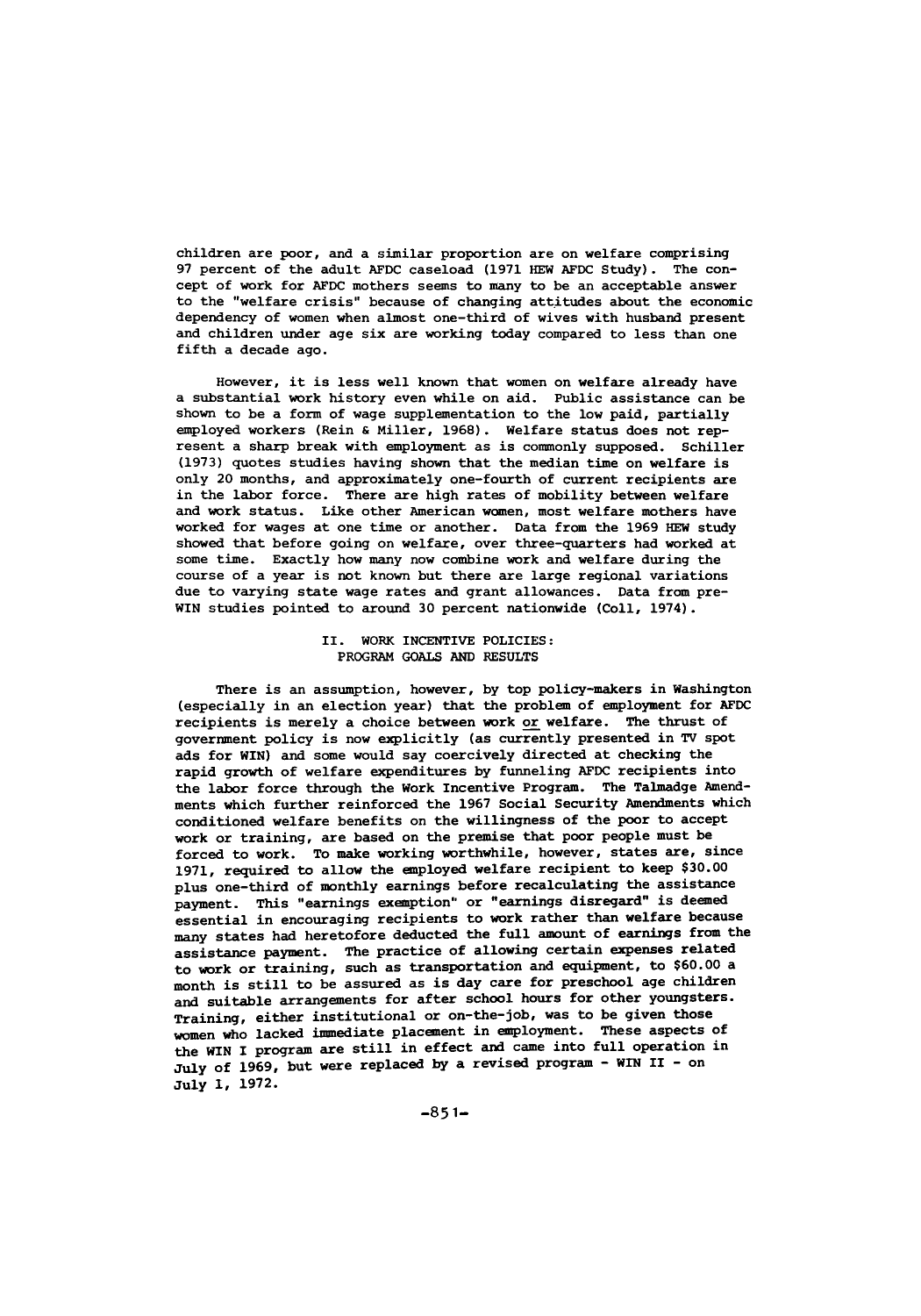The results **of** WIN I were disappointing in terms of numbers enrolled as well as numbers who completed training and/or got jobs. In the 3 1/2 years of WIN I, about **10** percent of the adult caseload were enrolled and only 3 percent had been placed in employment by April 1972. Slightly more than half of those enrolled had dropped out, many of them for "good cause" such as illness, pregnancy, or need to care for family (Coll, 1974). Job opportunities for women were mainly confined to clerical and sales work or service occupations where the pay was low (averaging \$1.92 to \$2.55 per hour). Only one out of five completed the course of training according to 1971 reports before the Talmadge Amendments. In urging changes in the WIN program, Congress called attention to the difficulty of defining the term "appropriate" referral to WIN, and criticized the extensive rise of institutional training, which had apparently been given "without due regard to existing skill demands." Therefore, all able-bodied AFDC recipients were required to register as a condition of eligibility with two important differences; WIN II specifically exempted women caretakers of children under 6, although these women were free to volunteer for the program. WIN II also exempted women caretakers if the father or other male relative was in the home and eligible for participation. Furthermore, the highest priority was to be given to unemployed fathers; then to volunteer mothers; third, other mothers and pregnant women under age 19; fourth, nonexempt dependent children and relatives (over age 16 and not in school); and fifth, all others. Direct placement in jobs was preferred to training and employers were allowed tax credits for hiring WIN participants. An expanded on-the-job training program with federal reimbursements was developed, which was largely confined to men because of the reluctance of employers to hire women for jobs suited to such training and public service employment (Coll, 1974).

Results of WIN II are not very different from WIN I, in spite of the substantially higher program participation and administrative costs. Evidence that the entire work training program may be fundamentally flawed is strengthed by the fact that 80 percent of those who in 1973 entered WIN failed to obtain jobs and the average wage of those who did was \$2.00 per hour (Goodwin, 1973). Furthermore, only 12 percent of the adult caseload was enrolled in 1974 and of those, only 4 percent were placed on jobs. More than a third of those dropped out and returned to welfare because a change in their situations had made them exempt. But a large number, almost half, left the program and the welfare rolls for reasons not direclty connected to WIN, such as return of spouse or receipt of other benefits.

As would be expected, however, women were not nearly as successful as men in working their way off welfare. With a WIN participation rate of 70 percent of women, only 41 percent completing job entry became independent of welfare compared to 59 percent of men completing job entry (held a job for 90 days after placement). But the entry hourly wage for all jobs for women was \$1.87; for men, \$2.58 (Coll, 1974). Probably the HEW regulation requiring men who work more than **100** hours to be dropped from the rolls without the earnings disregard that is allowed women caused a higher rate of their being taken off aid.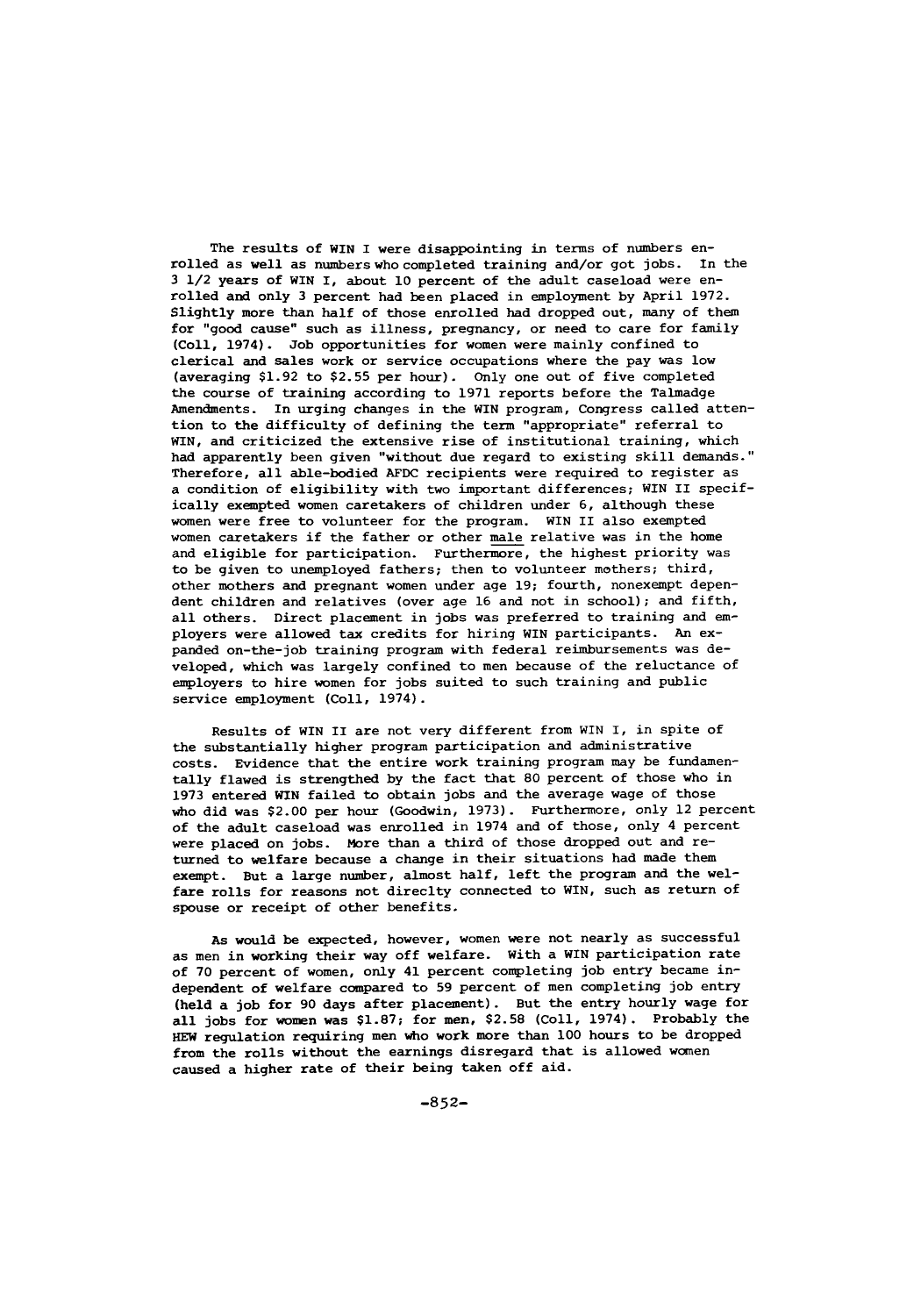#### III. RELATION OF BENEFIT LEVELS TO **WAGES**

One seeming paradox of the program that should not be surprising is that the earnings disregard has, in fact, tended to reduce the number of women terminated from AFDC because of employment. The economic facts of a higher working income allowed before welfare grant reduction has, in some states, gone quite high before the welfare break-off point.

It is an important fact that welfare benefits have risen not only absolutely but in relation to income from work as part of a policy to increase work incentives. Durbin, in a New York City study (1968), discovered that in the 1960's welfare benefits increased more than the minimum wage and more than the average or maximum unemployment compensation benefits. She emphasized that benefits-in-kind such as medical services also determine real welfare income to the recipient.

**A** recent New York City study (Shkuda, **1976)** showed evidence that economic insecurity in the low-wage high-turnover sector contributed to a more favorable view of welfare with one-third of the sample returning to aid after **6** months of independence. The relationship of specific welfare benefit levels to wages as a determinant of the work-welfare choice has not yet received all the attention it deserves in the seventies. There has been no conclusive research on the phenomenon as to why a small group of **AFDC** clients go on and off welfare periodically due to reasons of employment, and therefore only tentative hypotheses can be generated from the studies of the work efforts of recipients who were unsuccessful over a long time period (Lowenthal, **1971).** Data also indicate that there is a small group of "stable" **AFDC** clients who use welfare in a continuous way, and a much larger group that rotates between being on and off welfare (Rein and Wishnov, **1971).** Opton, in a **1971** study, for example, found that most of the jobs held **by** his sample of **AFDC** women lasted only a short time, with the modal length being three months. He points out that if an **AFDC** mother is to become selfsupporting through her own earnings, she would need to find a **job** that would pay enough not only to make her ineligible for welfare, but enough to enable her to accumulate enough savings to carry her through unemployment, a very difficult task. What ultimately emerges is a picture of long association with the labor market, but employment periods of short duration or intermittent labor.

**All** of the studies cited previously are markedly consistent and imply that the assumption that welfare recipients require extraordinary world-of-work orientation or other forms of motivation stimulus is not well founded. The fact that millions of poor families continue to work without the security of welfare is itself significant evidence of a committment to work. Comparative studies of employed and nonemployed poor indicate that these groups share virtually identical aspirations and attitudes (Schiller, 1973). Indeed some studies cited by Schiller, Goodwin, and others have even suggested that the poor have a stronger commitment to work than the nonpoor, implying that the motivation issue is a "middle class conceit."

Other important elements in the "choice" of work or welfare have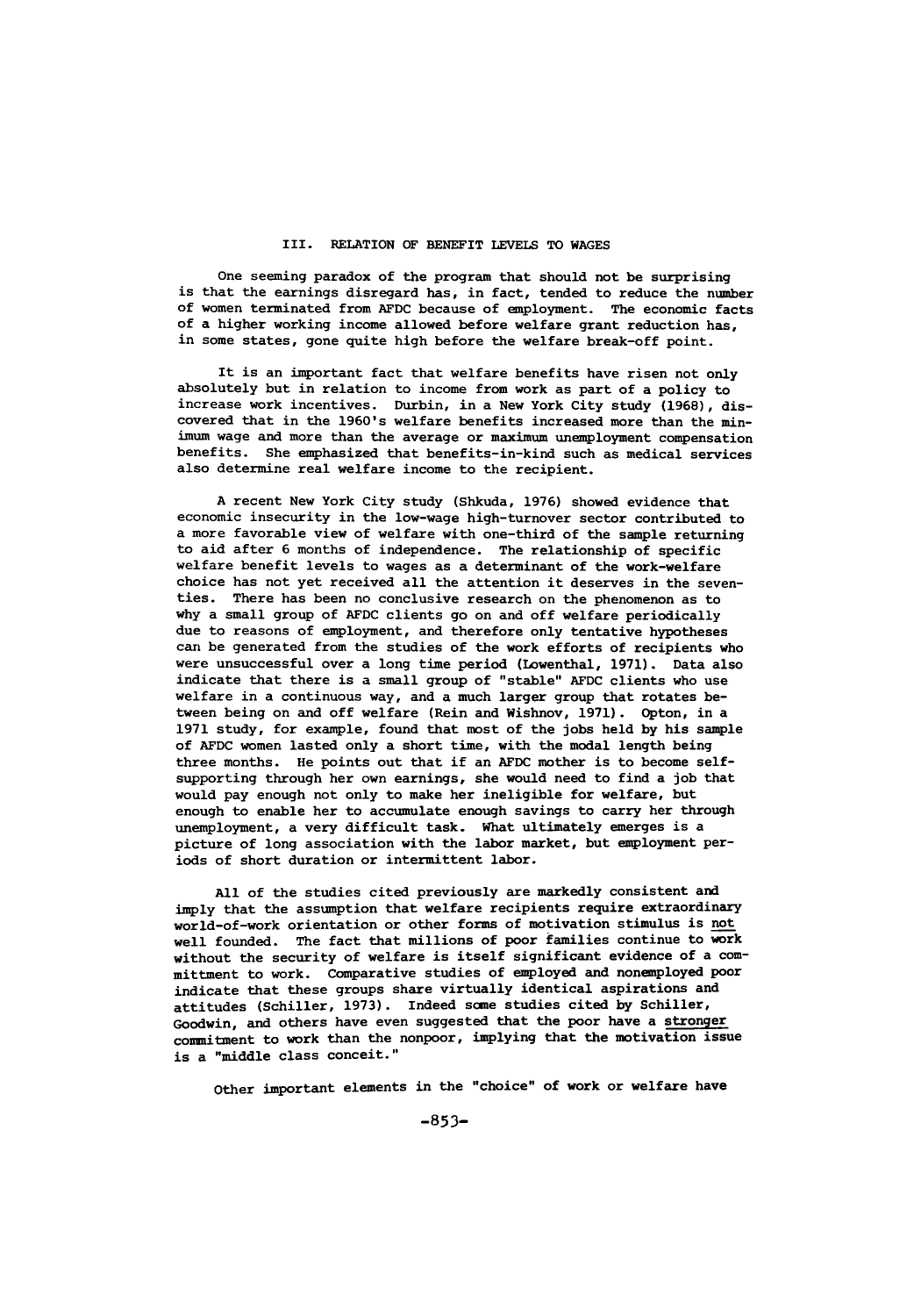been overlooked by the present WIN program. So far, policy-making appears to have proceeded on the assumption that it could ignore the needs and experience of the target population with questionable results in terms of program effectiveness. These elements will be examined here.

#### IV. FACTORS AFFECTING THE WORK OR WELFARE "CHOICE"

Much of the research done on aspects of the work-welfare choice has treated only one aspect of the work-welfare issue - whether it be the relationship of wages to welfare benefits, examinations of the work characteristics and limitations of the ability of women in general to enter the labor force, or subcultural influences. Many of these studies have ignored the specific problems of AFDC heads of households and have instead assumed an unlimited "supply" side of the labor market, which ignores the "demand" for labor in economic terms. It is proposed here that any policy reevaluation of the WIN program with the goals of stimulating recipient motivation and also eliminating major barriers that AFDC women have in moving from welfare to self-support should be analyzed in terms of **1)** the health of the AFDC population, 2) the role conflict of the maternal ethic vs. the work ethic of a mother without a husband, 3) adequacy of child care facilities, 4) the effects of past experience with WIN and the low-wage job market and training, 5) higher work and home related expenses of a mother with no "wife" at home, 6) general ignorance about work incentives in welfare budgets, 7) the human capital or labor characteristics of AFDC women, 8) the labor market environment and characteristics such as race and sex discrimination, and 9) availability of jobs and wage levels. It will be seen here that the present WIN program does not take each of these factors into consideration as determining the probability of self support. Each of these factors will be examined here.

**(1)** Health of **AFDC** Mothers. Serious barriers to the attainment of self-support or even to working at all were identified in a study conducted by SRS shortly after the inception of WIN (National Analysts, SRS, 1971). This study aimed to find out from the women themselves what their circumstances and intentions were in regard to working in ten cities. In view of their ages, a surprisingly large number (44 percent) said they were unable to work because of illness, surgery, accident, or physical disability. Although most were receiving medical treatment, they expressed a great deal of pessimism about sufficient recovery to take a job. Data from other studies tend to confirm the presence of a high degree of serious chronic illness and impairments among AFDC mothers: obesity, due to high starch diet; heart trouble; arthritis; tuberculosis; female disorders; hypertension; and varicose veins. Such ailments comprise "medical exemptions" for perhaps onethird of AFDC women because so many can qualify only for jobs requiring physical exertion (Coll, 1974).

(2) Role conflict. In contrast to the maternal ethic which may put any blame for juvenile delinquency on the mother who fails to provide her young children with proper attention, love, and guidance, the work ethic of the welfare rules places emphasis on the financial responsibility of the woman if the father is absent or deserts (Bluestone and Hardman, 1972). That is, the woman is supposed to find employment to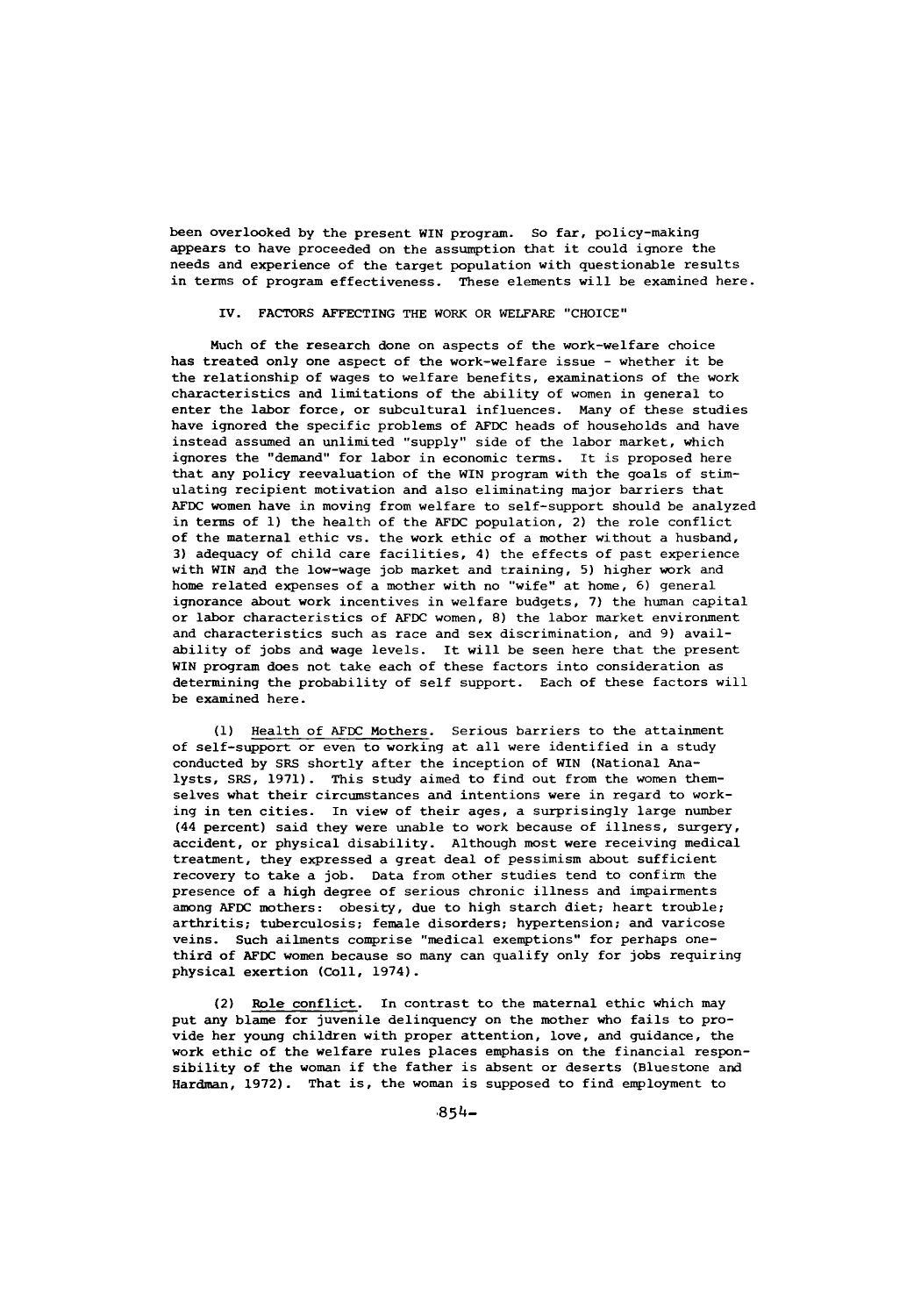maintain herself and her children 6 years of age and over even when they need after school and summer-time care, ideally reducing welfare to a temporary stop-gap measure until self-supporting employment can be found.

As more political sentiment in the seventies encourages healthy welfare mothers with children under age 6 to enter the labor market, the emphasis on the work ethic intensifies and the maternal ethic becomes more problematic. The more restrictive a woman's conception of the maternal ethic or traditional family role, for example her decision to be the sole or primary caretaker of her child until he enters first grade--the greater the probability that she will choose to rely on AFDC. Wishnov, in a 1971 Boston study, speculates that such women attach less and less stigma to welfare since it is the sole vehicle which permits her to stay at home at a time when the homemaker role has greater validity with no husband present. Wishnov's study also showed that even among women who worked while on assistance, self-respect was more closely linked to their home and family than a job. Their first concern is their child's welfare, not work. This attitude is not peculiar to welfare mothers either, it is shared by the general population.

(3) Adequacy of Child Care Facilities. The subject of child care illustrates the complexities of policy decisions that must be made in any removal of barriers to employment for welfare mothers. The lack of adequate child care facilities has always been an important constraint on labor force entry of women. One cannot conclude, however, that the guarantee of child care facilities will significantly increase employment among welfare mothers. We are reminded that the "forced work" ethic is not absolute, but provisional, no mother will be referred to work unless child care is assured. Nationwide, there is a shortage of day care facilities. Most working AFDC mothers in the 1971 study had made their own arrangements with relatives or friends. Today, there is less stigma attached to the use of day care centers. But even those mothers who might prefer institutional care report that such facilities are often too inflexible for employment demands, operating too few hours and providing no care for children who are ill; the latter deficiency has been cited as a major cause of mothers' absenteeism (Schiller, 1973). Possible illnesses of the children, of the mother herself, or of the adult who is caretaker in the home, special school holidays, or severe weather conditions can disturb the mother's employment schedule. Many employers are not aware of the single parents' responsibilities or simply do not care. If the employer is aware, adjustments for time off or allowances for sick leave and emergencies are not always worked out in a "tight" job market. The mother does not always have relatives or friends who can assist during emergencies. It has been shown that WIN program administration cannot always cover these contingencies adequately and there are many job drop-outs due to these contingencies. Just exactly how many is not known. These considerations suggest that the employment impact of expanded day care facilities is likely to be modest, and that compulsory child-care programs are apt to have a hostile reception (Schiller, 1973).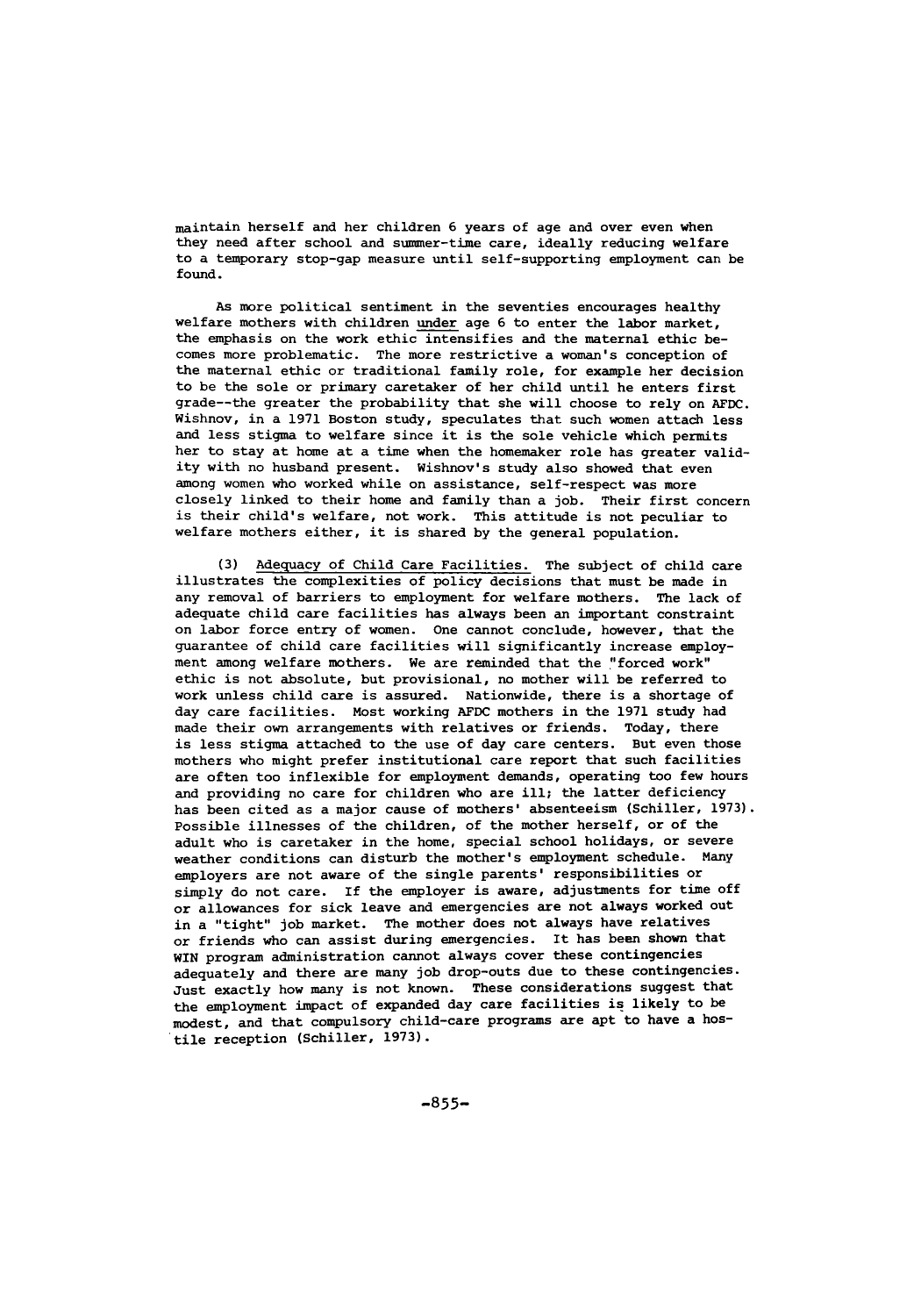(4) Effects of Past Experience with WIN and Jobs. It has been found that one source of anxiety about work capability among welfare women is past experience characterized **by** a series of low paying, high turnover jobs (Wishnov, 1971). Even with a **job,** women who have been on welfare may feel uncertain about their tenure or about the adequacy of their salary to improve their standard of living. When women who have been encouraged to complete a training program through WIN, for example, fail to obtain employment, they have definite and immediate experience of failure in the work world and thereby become even more dependent on welfare. Ninety-five percent of the unemployed WIN orientation and training terminees were back on aid in 1972 (Goodwin, 1972) and the statistics today are similar. Along these lines it should be noted that throughout the nation the demand for WIN skill training far exceeds available training slots and available services, and many WIN referrals are simply recycled time after time. In fact, recipients themselves report in the mid-seventies that job search efforts yield little payoff and that production cut-offs were a frequent cause of their welfare dependency in the first place. These phenomena, says Schiller and others, not only renders mandatory participation rules meaningless but expresses the desire of recipients to acquire skills and jobs. It is also known that many of the most able and motivated program participants become WIN dropouts who terminte their participation to take jobs.

(5) Higher Costs for a Mother with no "Wife" to do Housework. Surveys by the U.S. Department of Agriculture as reported by the Children's Bureau as far back as 1966 indicate that, on the average, work-related expenses can take one-third of a welfare mother's earnings if child care is not paid for, and the amount increases to one-half where there are school-age children. Today's WIN program pays for child care expenses including transportation of the child, but it does not pay for costs for additional clothing and personal care necessitated by employment, emergency (one time) transportation for medical and other needs, the costs of meals away from home for the mother (except in certain training programs where transportation is also paid for), the cost of extra food at home for the child-care person, if any, and above all, extra costs for cleaning, laundry, and other time-saving housekeeping devices needed by the mother who is employed. The mother, after a certain amount of time of on-the-job training, must pay her own transportation costs which may be high due to lack of inner-city public facilities from crime-ridden slum areas, or lack of rural transportation.

(6) General Ignorance About Work Incentives in Welfare Budgets. A pertinent aspect of the use of the aforementioned first thirty dollars and a third of all wages per month income disregards for recipients is the extent to which recipients know about them. Solary concluded in a 1971 study that most respondents were unaware of even the most general meaning of the disregards. The complexity of the computations still require a trained caseworker anyway. Appel in a 1972 study revealed that more than half of those in his Michigan sample who knew about these disregards stated that it had caused them to seek work or training. But most recipients still do not know at the time of WIN interviews whether or by how much employment will raise their incomes.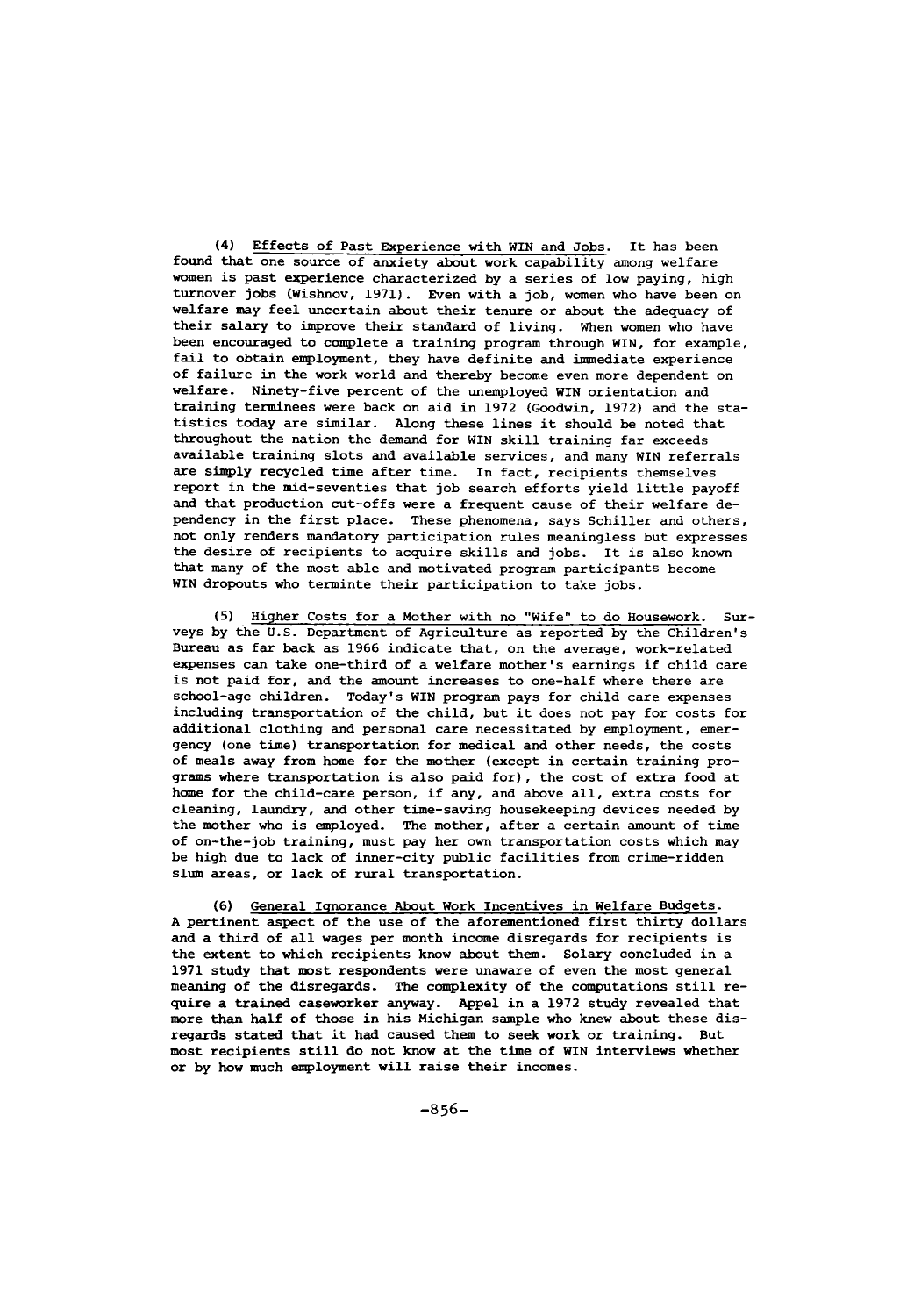However, the earnings disregards should also make AFDC both available and attractive to working nonrecipient female heads of households according to the desirability theory. Thus the net effect of earnings disregards, says Rein (1973) is that they should be equally influential in encouraging those not on welfare to stop work, avail themselves of welfare and then go back to work. Another type of disregard that can affect the pattern of work and welfare is called "casual or sporadic income," and is defined as any amount that is "not received continuously or predicted over time such as seasonal (and holiday sales) employment. A third route for income disregard is failure of the client to report such seasonal or irregular income to the assistance payments worker for budgeting.

(7) Human Capital or Labor Characteristics. The sprase evidence on the human capital characteristics of welfare recipients indicates that although they have a significant amount of job experience (noted previously), they do have lower educational achievements than the average working woman in the economy. Rein (1972), for example, reviews research dealing with social determinants of the work-welfare choice which focuses on such human capital characteristics as education, employment history, and race. Recent studies report that more educated AFDC mothers are more likely to work and are likely to work more than those less educated, but there is no clear link between years of education and the occupational "success" of AFDC women (Goodman, 1969 and Rien, 1972). It is not well known that black AFDC recipients work more than whites put Podell (1968) reports a positive relationship between education and work history held for whites, but not for blacks. It is known that age of recipient and number of children and their ages are crucial to success or failure in working one's way off welfare, and the WIN program does not directly address itself to these factors.

Finally, evidence is accumulating that for a broad range of occupations, institutional training or educational attainment is a poor predictor of job success or performance. Schiller quotes several studies finding that the labor market payoff to vocational training or even several levels of educational attainment is negligible, especially for minority group workers. Much job training must still be done on-site, and many employers who do hire training program graduates are not aware that such persons have received skill training.

(8) Labor Market Environment and Discrimination. The linear association between education, occupation, and work effort is disturbed in the case of AFDC mothers by such factors as job discrimination, which nullifies the effects of education on occupation, as well as cultural patterns that lead to the prevalence of certain occupations rather than mobility (Rein, 1973). In addition to human capital it is racial and sexual discrimination and the overall level of the economy and, more recently, isolated cases of affirmative action suits that will determine how well AFDC individuals will do in the labor market. In effect, race and sex discrimination and high unemployment can make a highly motivated and well-trained AFDC mother unemployable.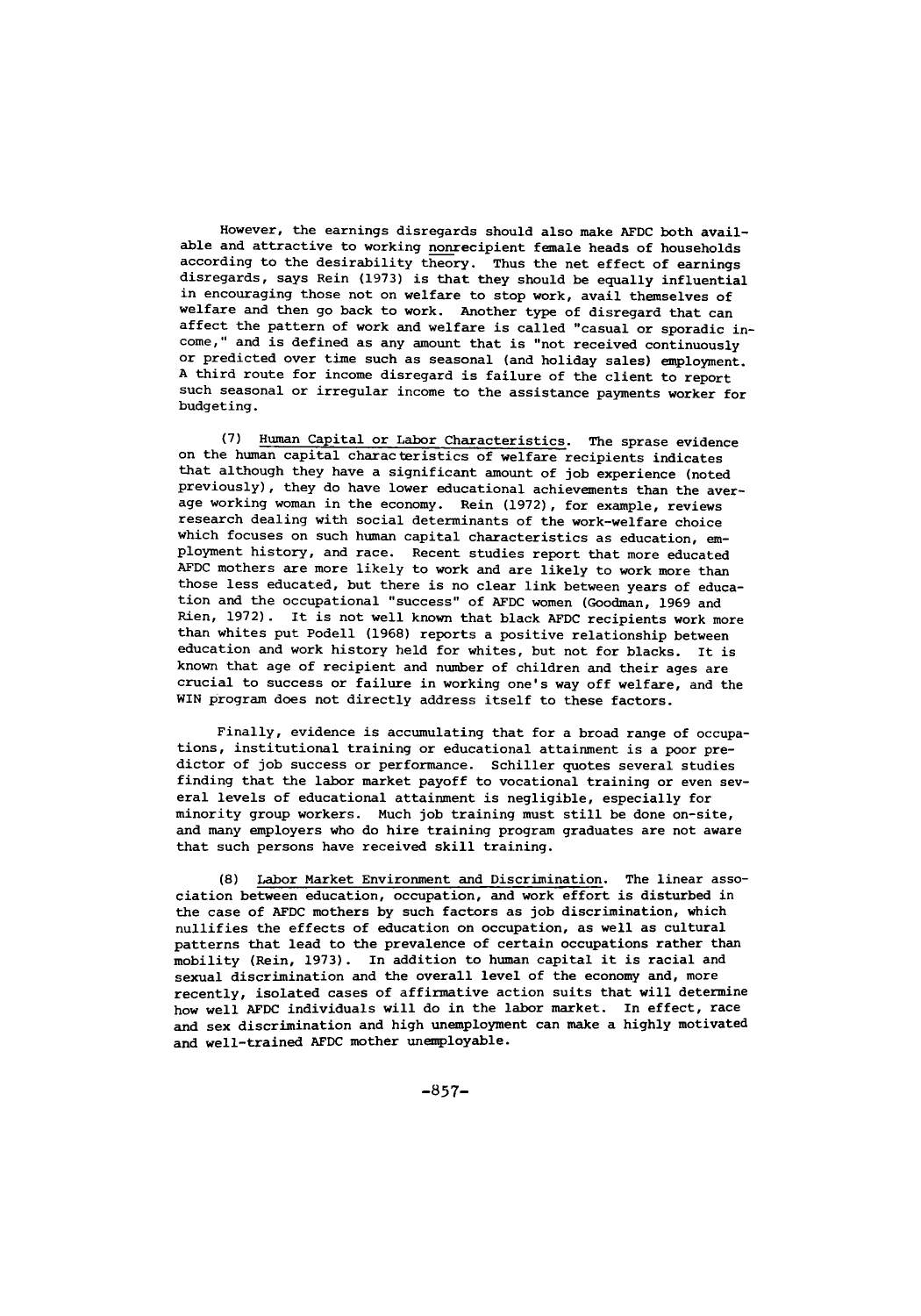(9) Availability of Jobs and Wage Levels. There has always been an implicit assumption in those years when welfare reform has been fashionable that jobs exist for all recipients who are ready and able to seek them. Many features of the WIN program are intimately linked to the supposition that ample job opportunities exist for welfare dependents, but empirical studies suggest that there is a tremendous gap between public expectations and labor market realities (Schiller, 1973). There is indirect evidence of job shortages in both WIN program statistics, year after year, and in national labor market trends. Many analysts have noted that participation in WIN appears to be conditioned by the availability of jobs, with WIN functioning as an alternative to regular employment. It is a fact that when jobs are available, trainees leave the program to take them. It seems preposterous to assume that job vacancies exist in abundance for welfare women with over 6 million or more people unemployed in the labor market. Even if some vacancies did appear, the competition from more advantaged workers would, under these labor market conditions, be intense, indeed. The tax credits made available to employers of WIN graduates cited previously has not had as much success as anticipated due to the fact, it is said, that during a tight labor market there is little employer interest in such a program, as few employers nationwide know about the credit or hire enough WIN graduates to justify the cost of processing necessary tax data.

Furthermore, with few exceptions, the jobs held by AFDC mothers are at the bottom of the economic ladder. A high percentage nationwide are service workers - many of these in household service. About one-third have clerical jobs or are doing light factory work. A few are saleswomen. Only a small percentage are in the better paid professional, technical or kindred occupations (Coll, 1974). The wage rates of these high-turnover jobs were not sufficient to pay job expenses or get even four percent of the adult caseload off the rolls in 1974. Unfortunately, there is no basis for identifying financial security with the kinds of jobs available to AFDC women. The problem is compounded by frequent layoffs and as a result, annual earnings are significantly less than implied by hourly wage data. Almost no one is "making it." So the situation is serious and the explanations "are much more likely to lie in the structure of the job market than in individual assets and liabilities" (Opton, 1971).

It appears that the relative position of AFDC women in the labor force has actually deteriorated in recent years. What is most disturbing about this situation is that when white women do find full time work, their wage income is normally less than two-thirds that of white men, and many surveys have shown that black women fare much worse, earning only half as much as their white male counterparts. Differences in education between the sexes cannot explain these large wage differentials. This deterioration can be traced to the growing labor force participation of women's influx into the traditional "female" sector of the econ**omy** and to the evolving stratification of the labor market. Any increase in the labor force participation rates has occurred mainly among white women because black women have always had much higher participation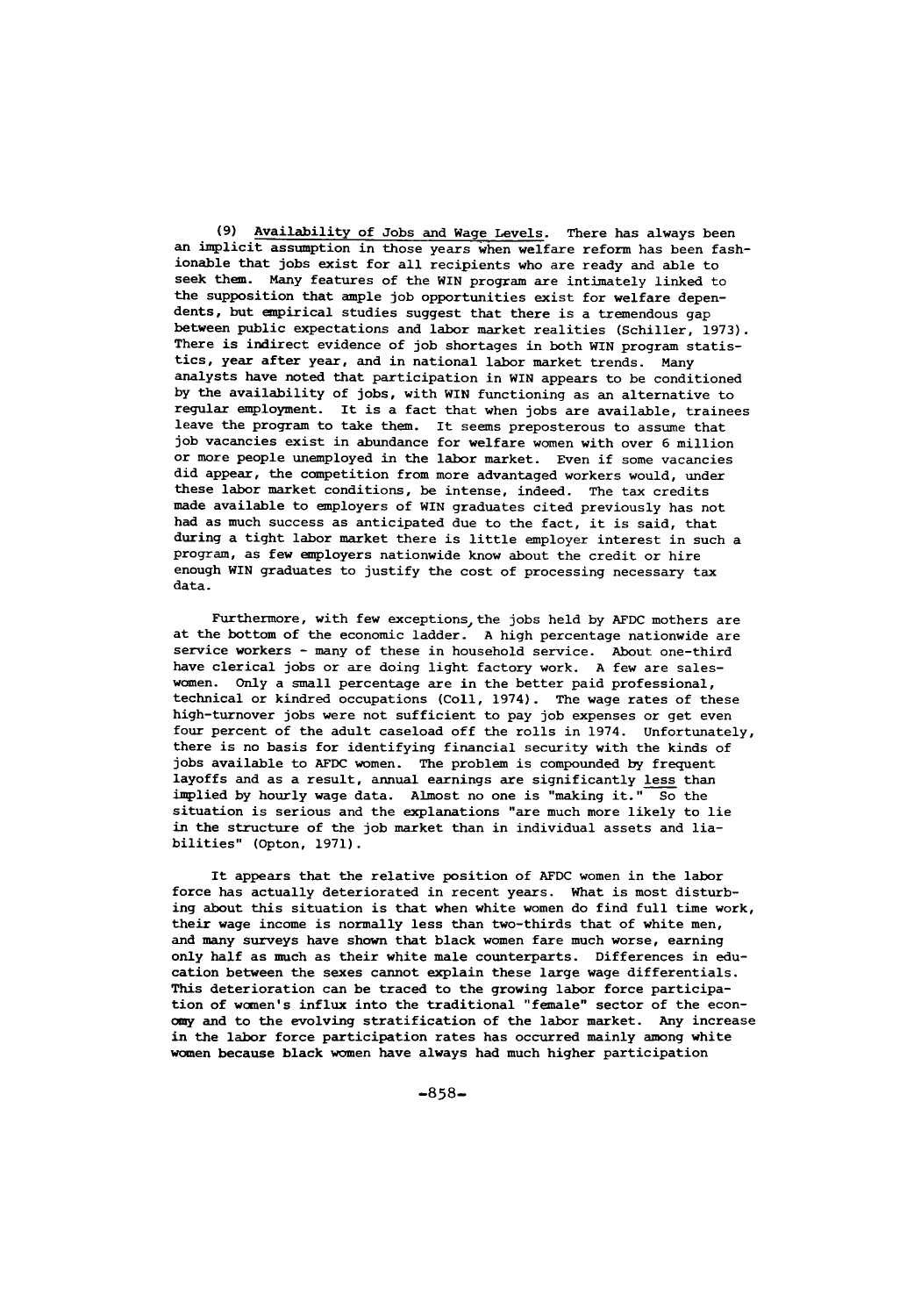rates (Davidson and Gaitz, 1974). Finally, since AFDC women are "crowded" into a smaller set of specific occupations, they are likely to depress wages further. Thus, we may be led to the conclusion that the foregoing employment barriers operate on a cumulative effect. Some of them can be coped with, but as their numbers increase, so does unemployment (Levinson, 1970; Shea, 1973). It should not be surprising to note that based on the analysis of the factors relating to the workwelfare choice, Bluestone and Hardman state that

to reach a 15 percent labor force participation rate among AFDC recipients would require, for example, that in addition to the 13.3 percent of adult AFDC women already employed, all unskilled AFDC women be trained and look for work, and that somewhat more than one-half of those who are needed in the home.. .be provided with services... to allow their participation in the paid labor force... and overcome the circumstances associated with their initial entry into assistance. (1972, p. 6)

Their maximum potential labor force participation rate is therefore approximately 32 percent or one-third (p. 6). It is also clear by HEW (1970) that unless hourly earnings are sufficiently high and work is full year and full-time, total welfare costs will fall only slightly. It is obvious that employment of AFDC household heads has not resulted in substantial financial gains to either client or taxpayers, and since a large percentage of WIN recipients never become employed, the average financial gain to clients and taxpayers of each referral to WIN is much lower than the average for those who receive services and actually become employed at their own request (Fine, 1972; Auerbach Associates, 1972; Breul, 1973). Yet 1972 regulations extending the WIN program required that about 1.5 million welfare recipients "sign up" for work with all the attendant administrative costs.

#### V. WORK INCENTIVE POLICIES: RECOMMENDATIONS

If program retention and attendance reflect program affectiveness, then WIN fails the test. The experience of WIN does not justify the belief that an expanded program will enable many welfare recipients to become self-supporting. The design and implementation of WIN are both based upon mistaken beliefs about the psychology of welfare recipients. The results of a psychological study of poor people showed that their orientation toward money indicates uncertainty about achieving success rather than denial of self-development (Goodwin, 1972). Long term welfare women lack confidence in their ability. An infrequently considered consequence of WIN's failure to deliver jobs is the frustration of the women's own aspirations because most of them have been shown to view WIN as an opportunity for self-advancement and a way to raise family income (Reid and Smith, 1972). Instead, the WIN orientation component is designed to introduce recipients into the world of work and to stimulate work motivation they allegedly lack (Gold, 1971).

Should the assumption of recipient lack of motivation be proven wrong, then it is obvious that such compulsory workfare requirements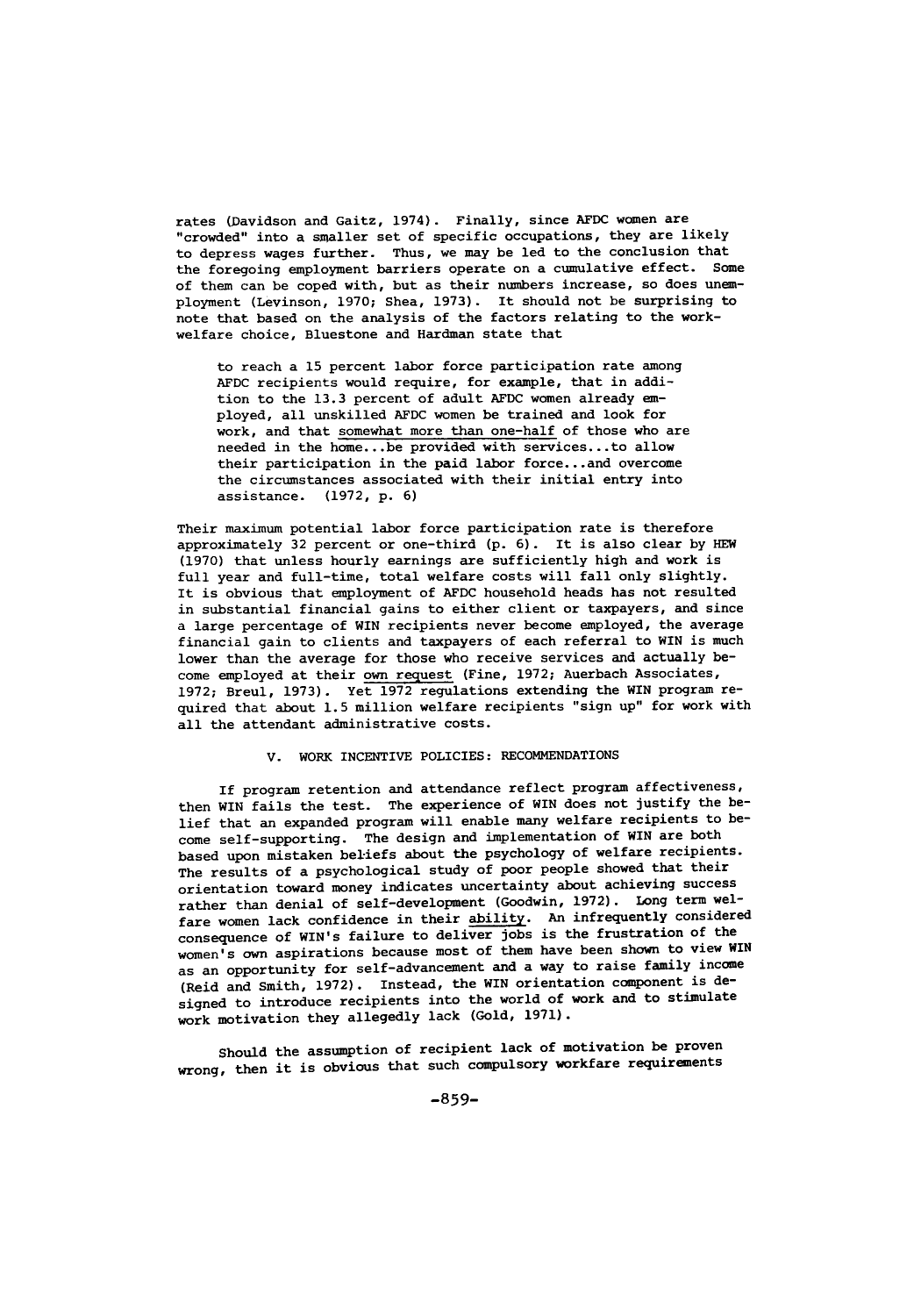will waste scarce administrative resources, impose unnecessary hardship on recipients, and further increase taxpayer and recipient hostility. But today's taxpayers misguidedly seem to be clamoring for a program that, upon closer examination, seems to hamper efficient administration and costs more than it saves by complicated financial arrangements that few persons thoroughly understand, limited subsidies to cooperating employers, and wide differences from state to state (Lowenthal, 1971; Levitan, 1973). There is little point in requiring attendance in such a weak program, and the resources used in keeping track of attendance and counselling absentees could be restructured to increase program effectiveness (Levitan, 1972), especially when training funds have been drastically cut back in these years of 1975-76 due to their not conforming to local labor market-conditions irrelevant to job success. Much more serious attention should be given to the potential for job development and job creation instead of assuming a massive availability of jobs (Schiller, 1973).

The structure of the occupational system, the operation of labor markets, the levels of wages and taxes require intervention. Any effort to incite AFDC mothers toward employment as sole breadwinners will have to make provisions for regular and steady jobs paying enough to override some of the benefits-in-kind of income maintenance, must deal with mothers' flexibility to move between work and welfare due to child care contingencies, must be better than the security of welfare payments, and must be better than even the potential for incomplete disclosure of resources, as well as realizing the desirability of the minimal demands of irregular type jobs (Rein and Wishnov, 1971). Successful welfare reform must provide for those who cannot manage themselves, give incentives to those who can manage to contribute to their own success and at the same time keep administrative costs acceptable (Levitan, 1973).

Efforts to eliminate poverty should also include incentives for a husband and wife to stay together because of the importance of joint income. A more equitable distribution of the tax burden would probably have greater economic effect than governmental training programs, because work requirements make a large number of persons available for low-wage and seasonal jobs, which tend to depress wages (Lowenthal, 1971). Thus the WIN program may be actually keeping wages non-competitive by work requirements. Rein (1972), states that "A public policy intent on transforming the welfare system into a major instrument for reducing poverty and also for self-liquidating welfare, by converting it into a manpower program, is bound to rely upon coercion and to produce frustrating results."

As discussed earlier, there is no observable tendency for these mothers to reject economic opportunities for the "comfort" of welfare status. The writer has noted that confronted with few opportunities to achieve upward mobility themselves, welfare mothers place added emphasis on their children's future, expressing a strong desire for both financial and social service assistance in preparing their children for what they hope will be a brighter future.

One of the principal recommendations of this paper is that manpower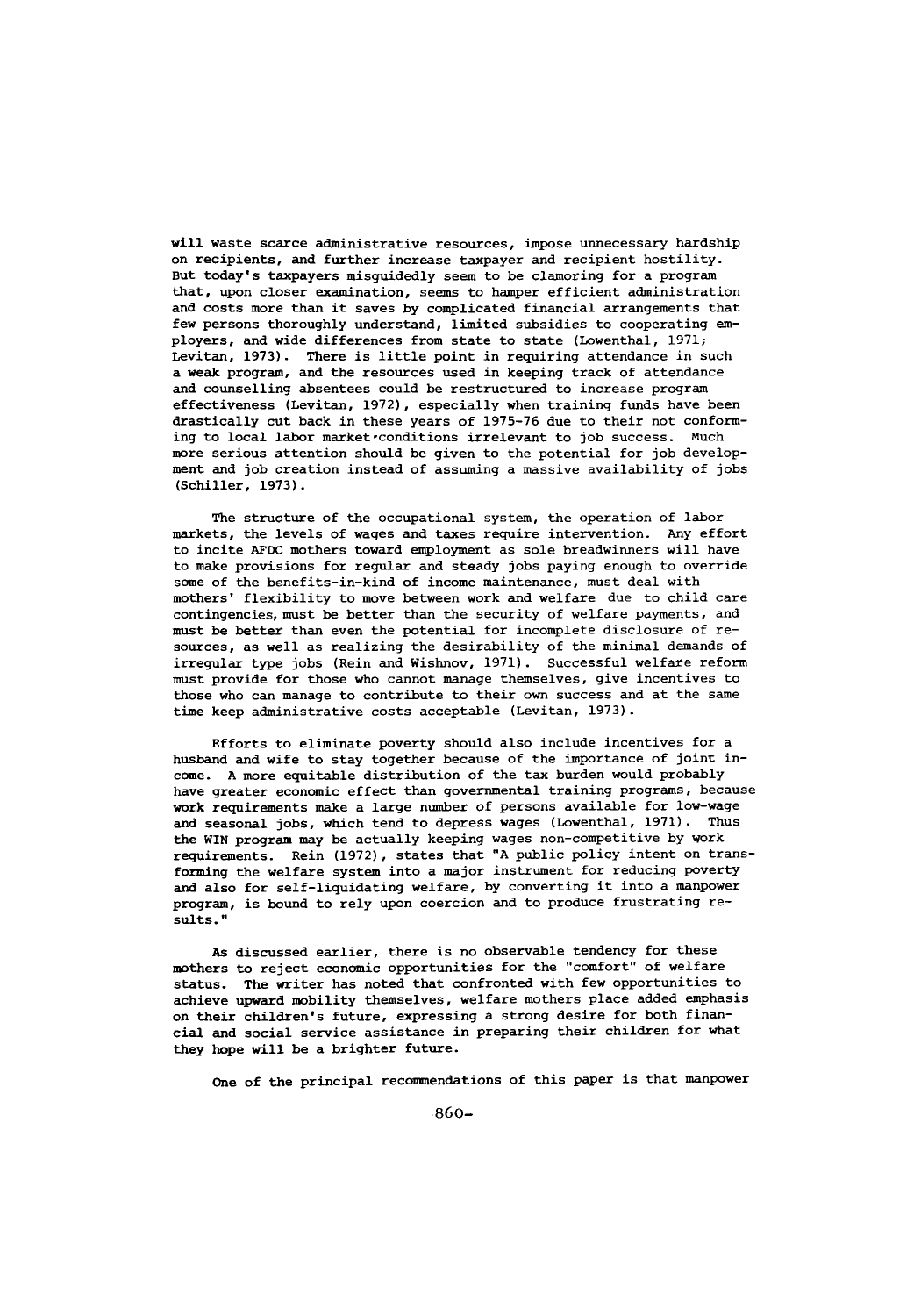programs and public assistance programs be separated so that each may fulfill its particular mission. If the opportunity to work is absent or if the nature and circumstances of work is oppressive as in work requirements, severe repurcussions are likely to be experienced in family life. A remarkable study which was commissioned by HEW the month when the Talmadge Amendment was passed, entitled Work in America, argues that one of the most satisfying and respected employments should be that of housewife, and that every woman, including the public assistance reciient, should have the opportunity to choose between taking outside employment and "working" to care for her home and family. The task force says that, "It is time to give full recognition to the fact keeping house is work, and it is as difficult to do well (and is as useful to the larger society) as paid jobs producing goods and services. Counting housewives in the labor force would be a useful step in redefining a portion of our welfare problem, and constructing judicious alternatives." Indeed, wages for family housework could go far toward solving the "welfare crisis," as so many European countries have already discovered.

The task force readily asserts that a particularly serious mistake in social policy in the United States was made in the late '60's and early '70's when there occurred the virtual amalgamation of manpower and welfare programs. Breul (1973) notes that the task force recommends that the role of public assistance should be limited to helping people who "cannot take jobs, or by social agreement, should not take jobs." Taking into consideration the effects of a high unemployment rate, the report concludes that "a welfare program with a work requirement will not help the mother, the children, or society at large." The task force emphasizes that work is the key to diminishing economic dependence, of course, but it states that no one should be forced into employment. Instead, everyone available for work should be guaranteed a satisfying and adequately compensated job. This guarantee should include **AFDC** mothers in their role as household heads who deserve adequate wages for housework. For the immediate future, however, the male-female earnings gap which is widening is one of the major barriers to large numbers of AFDC women leaving the welfare rolls for payrolls. No amount of work effort on the part of female heads of families will go very far in reducing their poverty and dependence on welfare as long as these women face such low wages in the market.

#### BIBLIOGRAPHY

- Appel, Gary Louis, Effects of a Financial Incentive on AFDC Employment: Michigan's Experience Between July, 1969 and July, 1972. Institute for Interdisciplinary Studies, Minneapolis, Minn., 1972.
- Auerbach Associates, Inc., "The WIN Longitudinal Study: An Impact Evaluation of the Work Incentive Program," Policy Implication Paper **#I.** Social Welfare Regional Research Institute, Boston College, Sept. 15, 1972. (SWRRI)
- Bluestone, Barry and Anna Hardman, "Women, Welfare and Work," SWRRI Policy Implication Paper #2. 1972.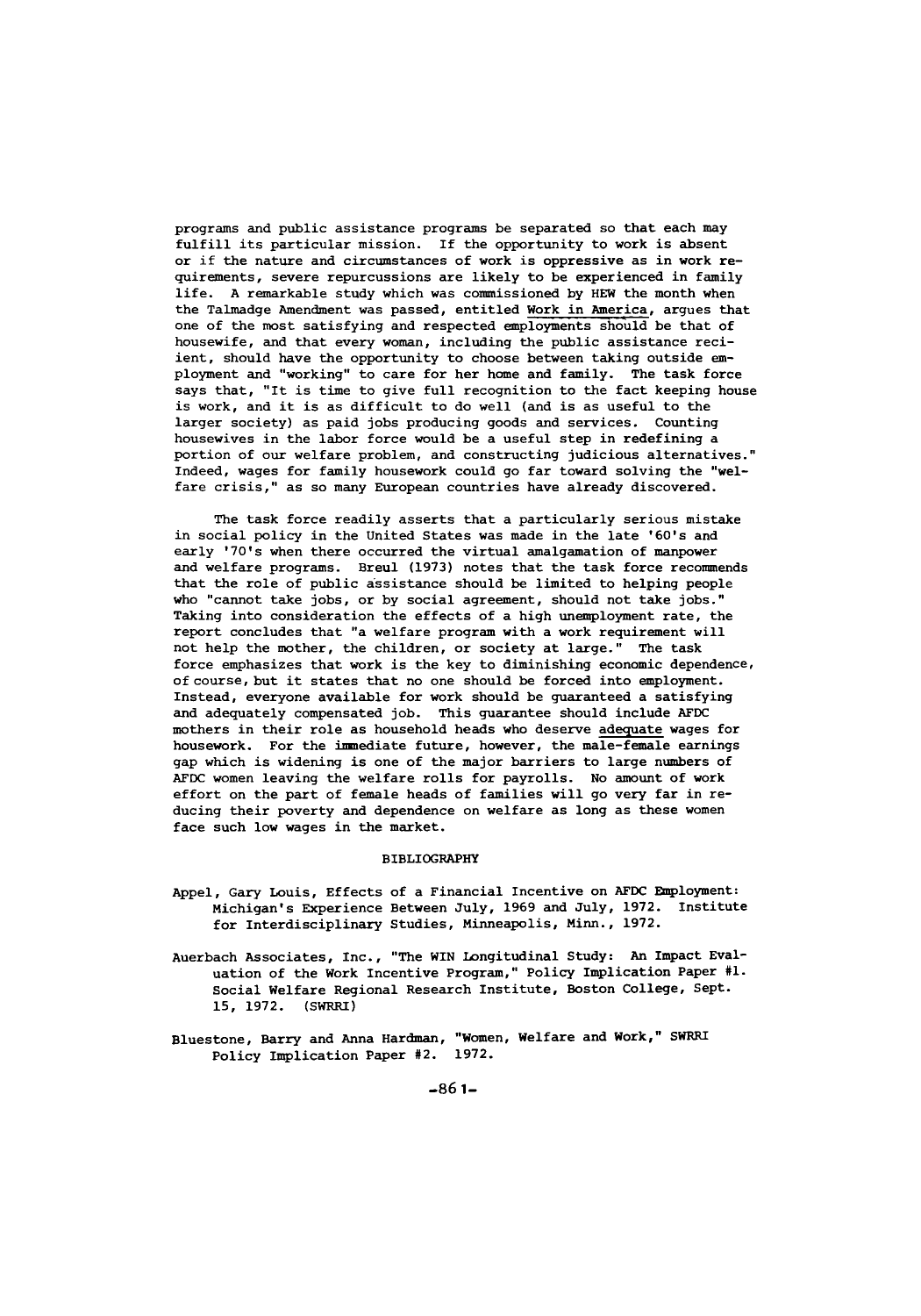Breul, Frank R., "Work and Welfare Do Not Mix," Social Service Review, 47 no. **1,** (March 1973): 93-102.

- Children's Bureau, and Bureau of Family Services, U.S. Department of Health, Education, and Welfare, "Criteria for Assessing Feasibility of Mother's Employment and Adequacy of Child-Care Plans," April, 1966.
- Coll, Blanche D., "How Work Incentives Affect Welfare Rolls," The Social and Rehabilitation Record, Vol. 1 No. 5, May, 1974.
- Davidson, Chandler and Charles M. Gaitz, "Are the Poor Different?" A Comparison of Work Behavior and Attitudes Among the Urban Poor and Nonpoor", Social Problems, Vol. 22, No. December, 1974 (229-245).
- Durbin, Elizabeth, Welfare Income and Employment. New York: Praeger Publishers, 1969.
- Fine, Ronald E. et al. AFDC Employment and Referral Guidelines, Minneapolis, Minn., Institute for Interdisciplinary Studies, 1972.
- Gold, Stephen F., "Comment: The Failure of the Work Incentive Program (WIN)," University of Pennsylvania Law Review (January, 1974).
- Goodwin, Leonard, "Bridging the Gap Between Social Research and Public Policy: Welfare as a Case in Point," Journal of Applied and Behavioral Science, **1,** no. 1 (Jan.-Feb., 1973) 85-114.

'Do the Poor Want to Work?' A Social-Psychological Study of Work Orientations. New York: Brookings Institution, 1972.

**,** Welfare Policy and Its Consequences for the Recipient Population: A Study of the AFDC Program, U.S. Dept. of Health, Education and Welfare, Social and Rehabilitation Service, Office of Research, Demonstration and Training, 1969.

- Levinson, Perry, "How Employable are AFDC Women?" Welfare in Review 8, no. 4, (July - Aug., 1970): 12-16.
- Levitan, Sar A. and David Marwick, "Work and Training for Relief Recipients," Journal of Human Resources 8, Supplement, 1973:5-18.
- Levitan, Sar A., Martin Rein, and David Marwick, "Work and Training" in Work and Welfare Go Together. Baltimore, Md.: Johns Hopkins Univ. Press, 1972.
- Lowenthal, Martin, "Work and Welfare: An Overview," SWRRI Publication **#1,** August, 1971.
- National Analysts, "Effects of the Earnings Exemption Provision Upon the Work Response of AFDC Recipients," SRS Contract No. 69-39, Dec. 1971.